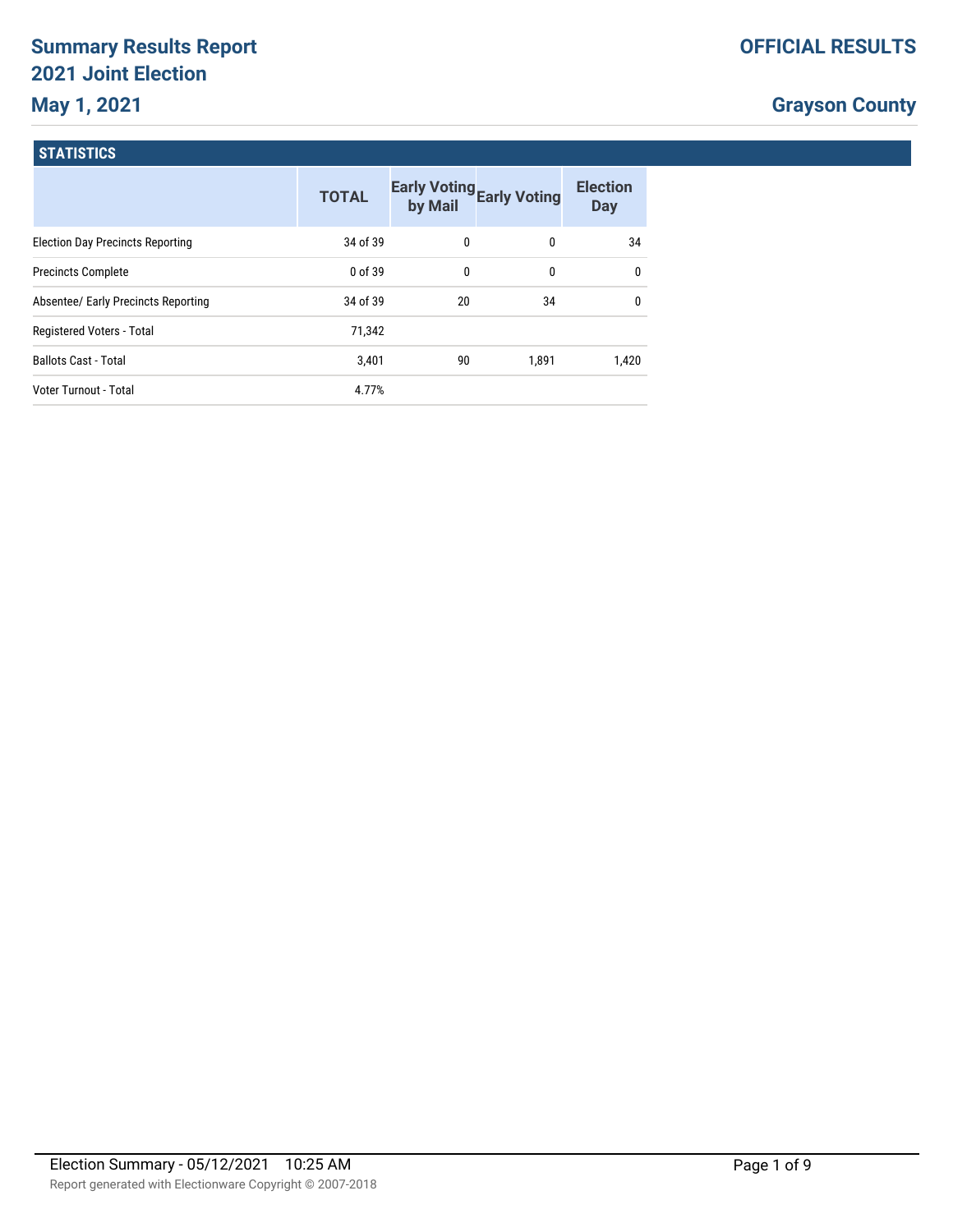#### **Mayor City of Bells**

Vote For 1

|                         | <b>TOTAL</b> | Early Voting<br>by Mail<br>by Mail | <b>Election</b><br><b>Day</b> |
|-------------------------|--------------|------------------------------------|-------------------------------|
| <b>Terry Crumby</b>     | 74           | 34                                 | 39                            |
| Angela LeBlanc          | 51           | 27                                 | 24                            |
| <b>Total Votes Cast</b> | 125          | 61                                 | 63                            |

### **Council City of Bells**

Vote For 2

|                          | <b>TOTAL</b> |   | Early Voting<br>by Mail<br>by Mail | <b>Election</b><br><b>Day</b> |
|--------------------------|--------------|---|------------------------------------|-------------------------------|
| Roger O. Goodwin         | 92           | 0 | 47                                 | 45                            |
| <b>Bill Richtermeyer</b> | 80           | 0 | 42                                 | 38                            |
| <b>Total Votes Cast</b>  | 172          | 0 | 89                                 | 83                            |

## **Mayor City of Collinsville**

Vote For 1

|                         | <b>TOTAL</b> | Early Voting<br>by Mail<br>by Mail | <b>Election</b><br><b>Day</b> |
|-------------------------|--------------|------------------------------------|-------------------------------|
| Derek Kays              | 70           | 55                                 | 15                            |
| <b>Total Votes Cast</b> | 70           | 55                                 | 15                            |

#### **Alderman City of Collinsville**

|                         | <b>TOTAL</b> | by Mail     | Early Voting Early Voting | <b>Election</b><br><b>Day</b> |
|-------------------------|--------------|-------------|---------------------------|-------------------------------|
| Chase Guidera           | 29           | 0           | 21                        | 8                             |
| Benny McKee             | 49           | 0           | 38                        | 11                            |
| Sam Kentopian           | 8            | 0           | 8                         | $\mathbf 0$                   |
| Thomas Worsham, Jr.     | 27           | $\mathbf 0$ | 24                        | 3                             |
| Gina Richroath          | 21           | 0           | 18                        | 3                             |
| <b>Total Votes Cast</b> | 134          | 0           | 109                       | 25                            |
|                         |              |             |                           |                               |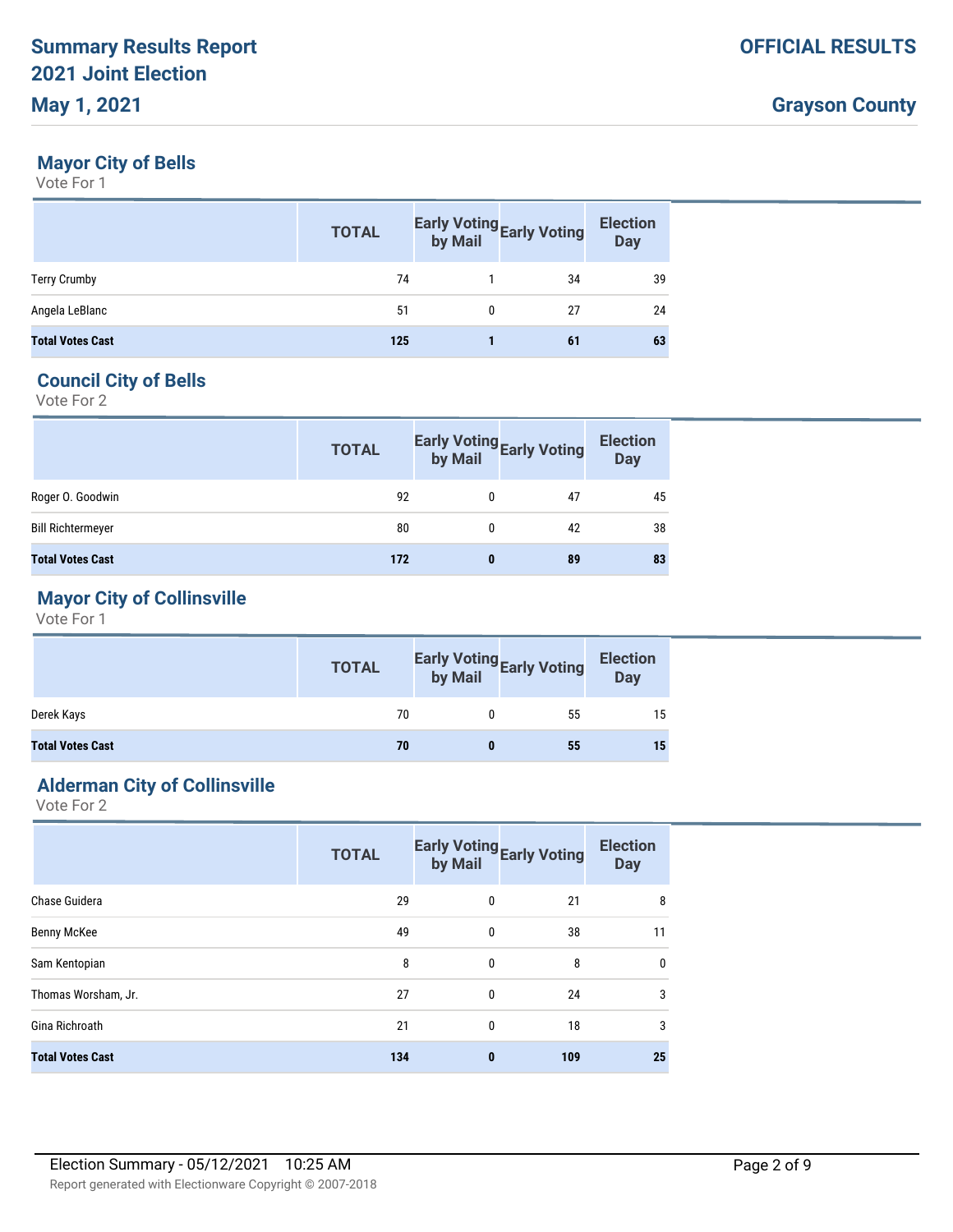**Council Pl 1 Dist 1 City of Denison**

Vote For 1

|                         | <b>TOTAL</b> | Early Voting<br>by Mail Early Voting | <b>Election</b><br>Day |
|-------------------------|--------------|--------------------------------------|------------------------|
| Michael Courtright      | 149          | 98                                   | 45                     |
| <b>Total Votes Cast</b> | 149          | 98                                   | 45                     |

# **Council Pl 2 Dist 2 City of Denison**

Vote For 1

|                         | <b>TOTAL</b> | Early Voting<br>by Mail Early Voting | <b>Election</b><br><b>Day</b> |
|-------------------------|--------------|--------------------------------------|-------------------------------|
| Kevin Lynn Arrington    | 32           | 19                                   | 13                            |
| James R. Thorne         | 143          | 91                                   | 51                            |
| <b>Total Votes Cast</b> | 175          | 110                                  | 64                            |

# **At Large Mayor: City of Denison**

Vote For 1

|                         | <b>TOTAL</b> |               | Early Voting<br>by Mail<br>by Mail | <b>Election</b><br><b>Day</b> |
|-------------------------|--------------|---------------|------------------------------------|-------------------------------|
| Janet Gott              | 573          | 19            | 370                                | 184                           |
| Al Gilberti             | 30           | $\mathcal{P}$ | 17                                 | 11                            |
| Matt Blackshear         | 89           |               | 51                                 | 37                            |
| <b>Total Votes Cast</b> | 692          | 22            | 438                                | 232                           |

## **Councilmembers City of Tom Bean**

|                         | <b>TOTAL</b> | by Mail      | <b>Early Voting Early Voting</b> | <b>Election</b><br><b>Day</b> |
|-------------------------|--------------|--------------|----------------------------------|-------------------------------|
| <b>Brittany Melton</b>  | 85           | $\mathbf{0}$ | 51                               | 34                            |
| Albert "Al" Ellis       | 88           | $\mathbf{0}$ | 52                               | 36                            |
| Sherry E. Howard        | 35           | $\mathbf{0}$ | 20                               | 15                            |
| Dawson Nitcholas        | 80           | $\Omega$     | 51                               | 29                            |
| <b>Total Votes Cast</b> | 288          | $\bf{0}$     | 174                              | 114                           |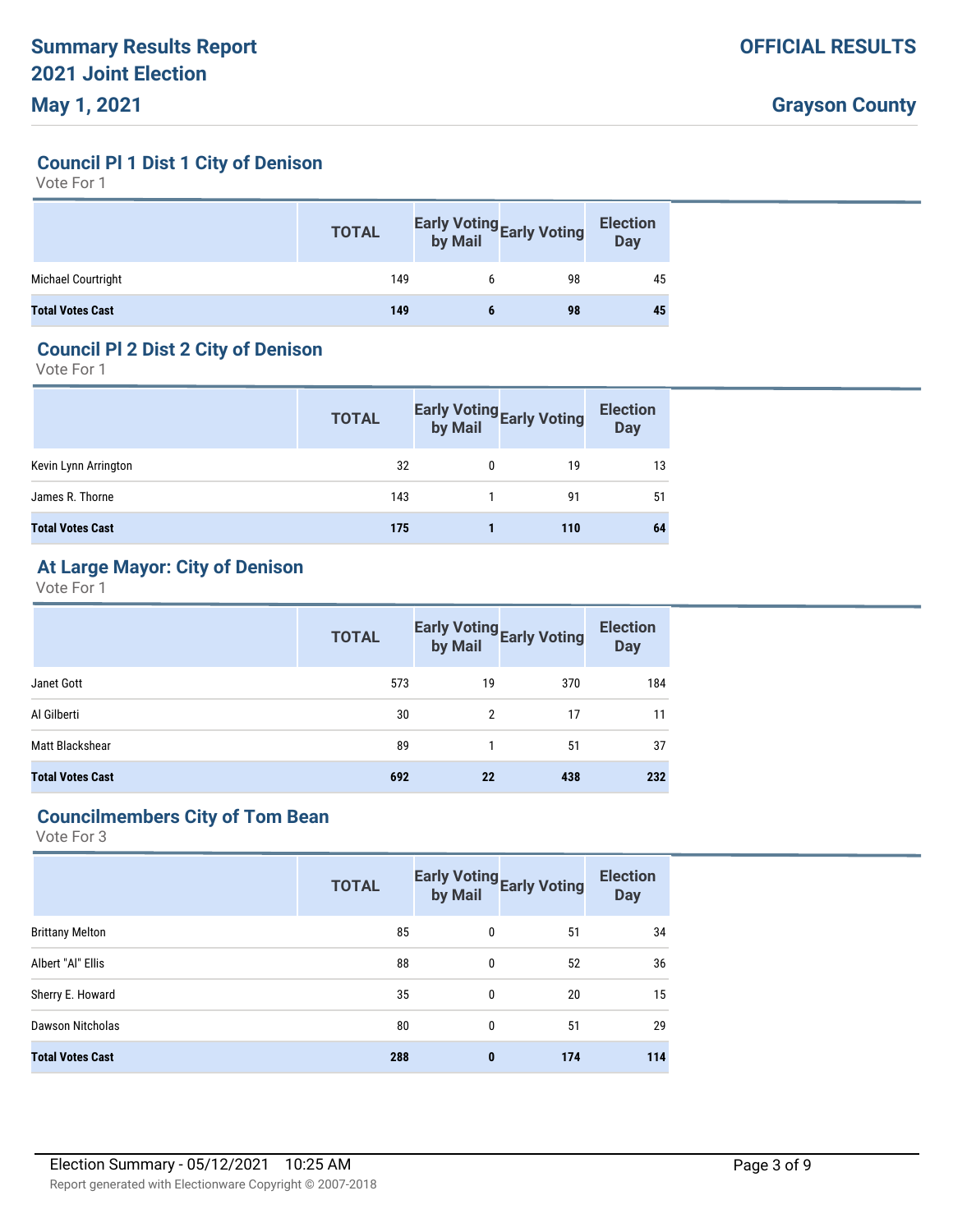**PROPOSITION 1 City of Van Alstyne**

Vote For 1

|                         | <b>TOTAL</b> |   | Early Voting<br>by Mail<br>by Mail | <b>Election</b><br><b>Day</b> |
|-------------------------|--------------|---|------------------------------------|-------------------------------|
| For                     | 221          |   | 115                                | 104                           |
| Against                 | 22           | 0 | 12                                 | 10                            |
| <b>Total Votes Cast</b> | 243          |   | 127                                | 114                           |

### **Proposition City of Whitesboro**

Vote For 1

|                         | <b>TOTAL</b> |   | Early Voting<br>by Mail<br>by Mail | <b>Election</b><br><b>Day</b> |
|-------------------------|--------------|---|------------------------------------|-------------------------------|
| For                     | 119          | 4 | 58                                 | 57                            |
| Against                 | g            | 0 | 5                                  | 4                             |
| <b>Total Votes Cast</b> | 128          | 4 | 63                                 | 61                            |

# **Place 1 City of Whitewright**

Vote For 1

|                         | <b>TOTAL</b> |   | Early Voting<br>by Mail<br>by Mail | <b>Election</b><br>Day |
|-------------------------|--------------|---|------------------------------------|------------------------|
| Philip Guthrie          | 42           | 0 | 20                                 | 22                     |
| Traci Barr              | 123          |   | 67                                 | 54                     |
| <b>Total Votes Cast</b> | 165          |   | 87                                 | 76                     |

# **Place 2 City of Whitewright**

|                         | <b>TOTAL</b> | Early Voting<br>by Mail Early Voting | <b>Election</b><br><b>Day</b> |
|-------------------------|--------------|--------------------------------------|-------------------------------|
| Diana Scott             | 84           | 37                                   | 47                            |
| John Simon              | 82           | 50                                   | 30                            |
| <b>Total Votes Cast</b> | 166          | 87                                   | 77                            |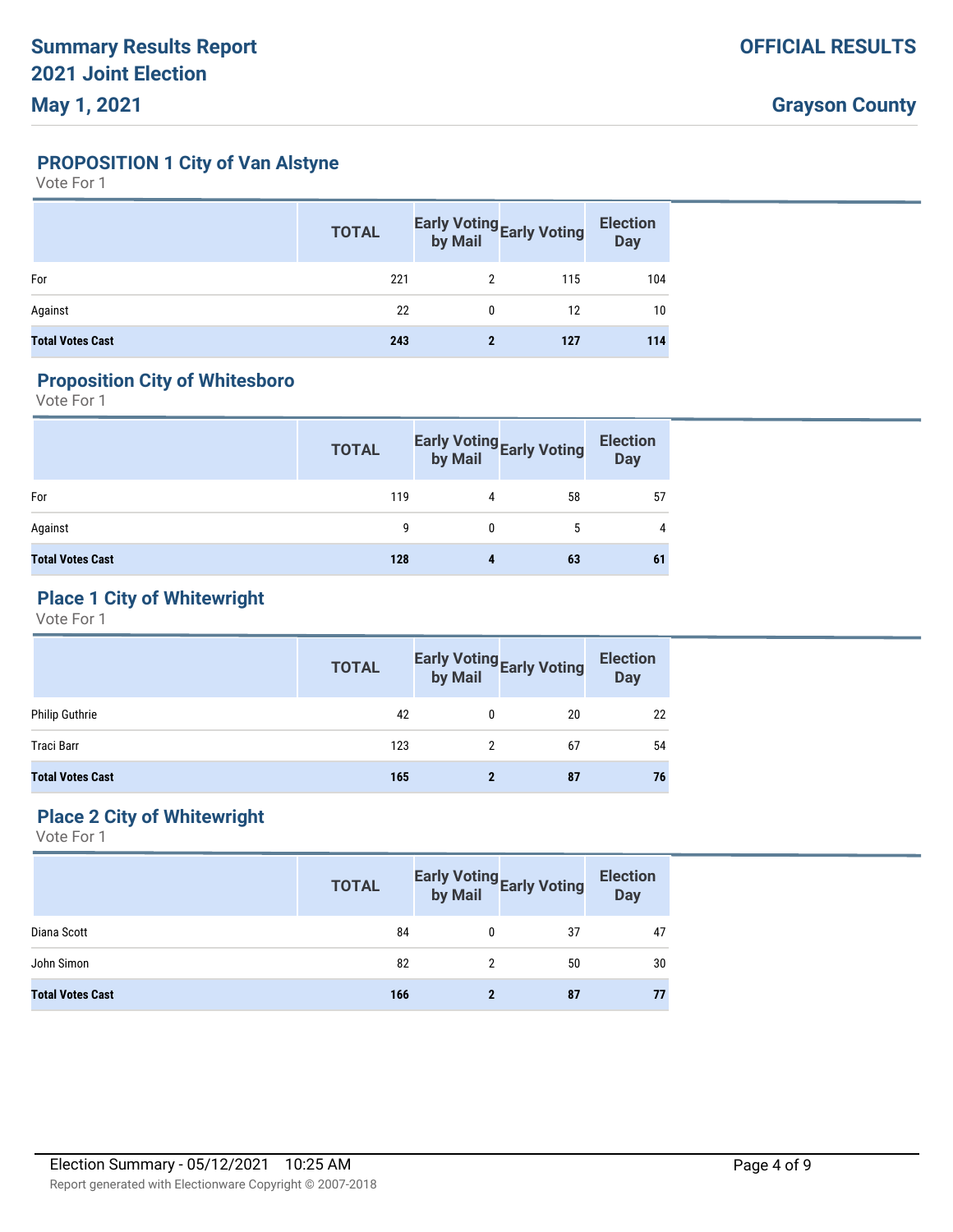# **Place 5 City of Whitewright**

Vote For 1

|                         | <b>TOTAL</b> | Early Voting<br>by Mail<br>by Mail | <b>Election</b><br><b>Day</b> |
|-------------------------|--------------|------------------------------------|-------------------------------|
| Jason Summers           | 63           | 27                                 | 36                            |
| <b>Shirley Ballard</b>  | 104          | 60                                 | 42                            |
| <b>Total Votes Cast</b> | 167          | 87                                 | 78                            |

#### **School Trustee Bells ISD**

Vote For 3

|                         | <b>TOTAL</b> | by Mail      | <b>Early Voting Early Voting</b> | <b>Election</b><br><b>Day</b> |
|-------------------------|--------------|--------------|----------------------------------|-------------------------------|
| Max Robertson           | 94           | 0            | 60                               | 34                            |
| <b>Charlie Matchett</b> | 82           | $\mathbf{0}$ | 50                               | 32                            |
| Jeremy Moore            | 110          | 0            | 65                               | 45                            |
| Dava Washburn           | 210          | 0            | 128                              | 82                            |
| <b>Matt Stephens</b>    | 113          | $\mathbf{0}$ | 56                               | 57                            |
| <b>Brent Adams</b>      | 99           | 0            | 62                               | 37                            |
| <b>Total Votes Cast</b> | 708          | $\bf{0}$     | 421                              | 287                           |

# **School Trustee-Unexp. Bells ISD**

|                         | <b>TOTAL</b> |   | Early Voting<br>by Mail<br>by Mail | <b>Election</b><br><b>Day</b> |
|-------------------------|--------------|---|------------------------------------|-------------------------------|
| Danna Phillips          | 83           | 0 | 48                                 | 35                            |
| Cole Kimberling         | 173          | O | 101                                | 72                            |
| <b>Total Votes Cast</b> | 256          | 0 | 149                                | 107                           |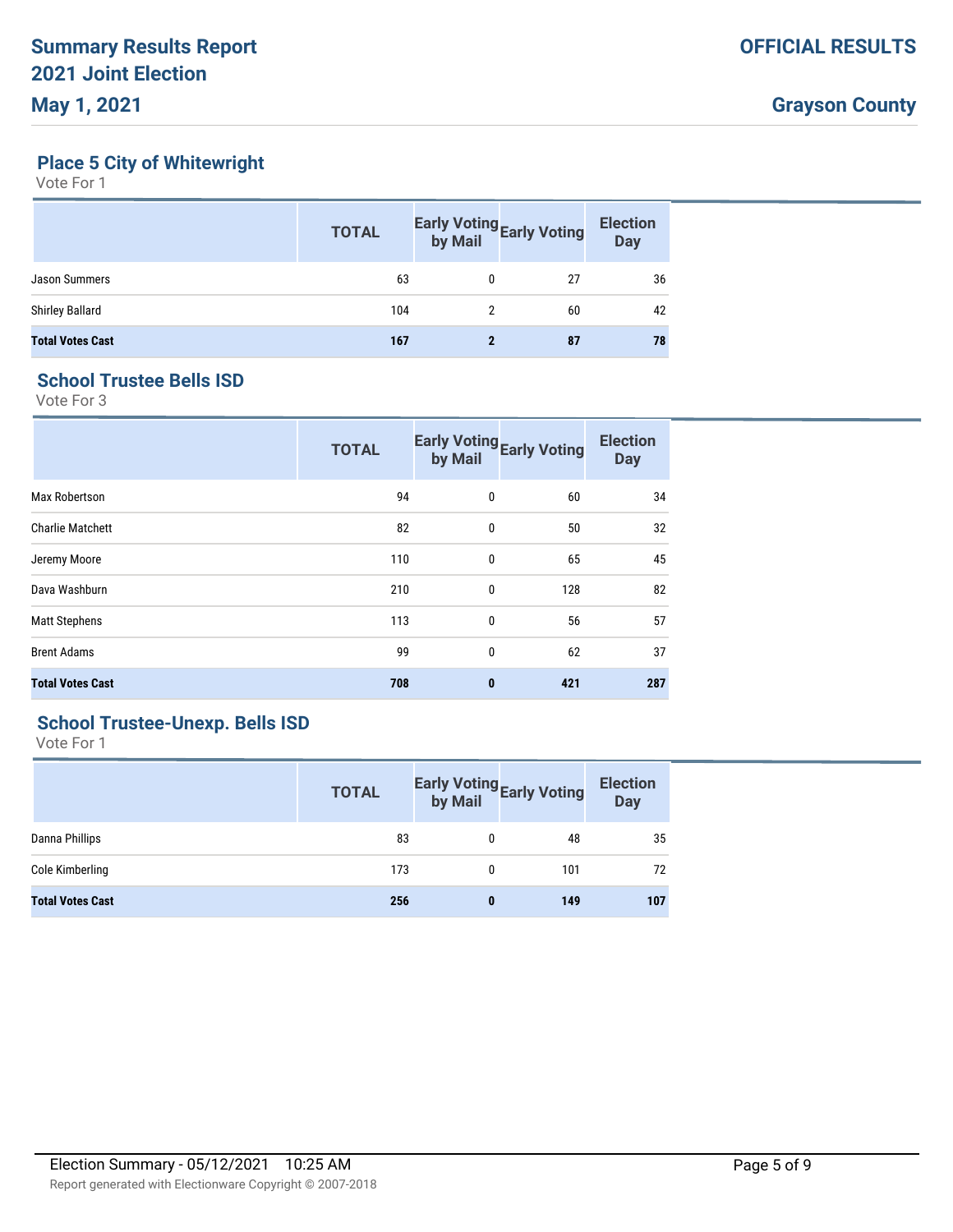#### **School Board Trustee Howe ISD**

Vote For 3

|                         | <b>TOTAL</b> | by Mail        | Early Voting Early Voting | <b>Election</b><br><b>Day</b> |
|-------------------------|--------------|----------------|---------------------------|-------------------------------|
| <b>Charles Haley</b>    | 129          | 0              | 62                        | 67                            |
| Josh Vincent            | 95           | 1              | 40                        | 54                            |
| Crystal Lawson          | 36           | $\overline{2}$ | 17                        | 17                            |
| Janie Finney            | 140          | 3              | 59                        | 78                            |
| <b>Brad Murphy</b>      | 81           | $\mathbf{0}$   | 36                        | 45                            |
| <b>Total Votes Cast</b> | 481          | 6              | 214                       | 261                           |

#### **Place #5 Pilot Point ISD**

Vote For 1

|                         | <b>TOTAL</b> | Early Voting<br>by Mail<br>by Mail | <b>Election</b><br>Day |
|-------------------------|--------------|------------------------------------|------------------------|
| Jacob Stuckly           |              |                                    |                        |
| <b>Total Votes Cast</b> |              |                                    |                        |

## **Place #6 Pilot Point ISD**

Vote For 1

|                         | <b>TOTAL</b> | Early Voting<br>by Mail<br>by Mail | <b>Election</b><br>Day |
|-------------------------|--------------|------------------------------------|------------------------|
| Kevin Ware              |              |                                    |                        |
| <b>Total Votes Cast</b> |              |                                    |                        |

#### **Place #7 Pilot Point ISD**

|                         | <b>TOTAL</b> | <b>Early Voting Early Voting by Mail</b> | <b>Election</b><br><b>Day</b> |
|-------------------------|--------------|------------------------------------------|-------------------------------|
| April Hurst             |              |                                          |                               |
| Zach Grigsby            |              |                                          |                               |
| <b>Total Votes Cast</b> |              |                                          |                               |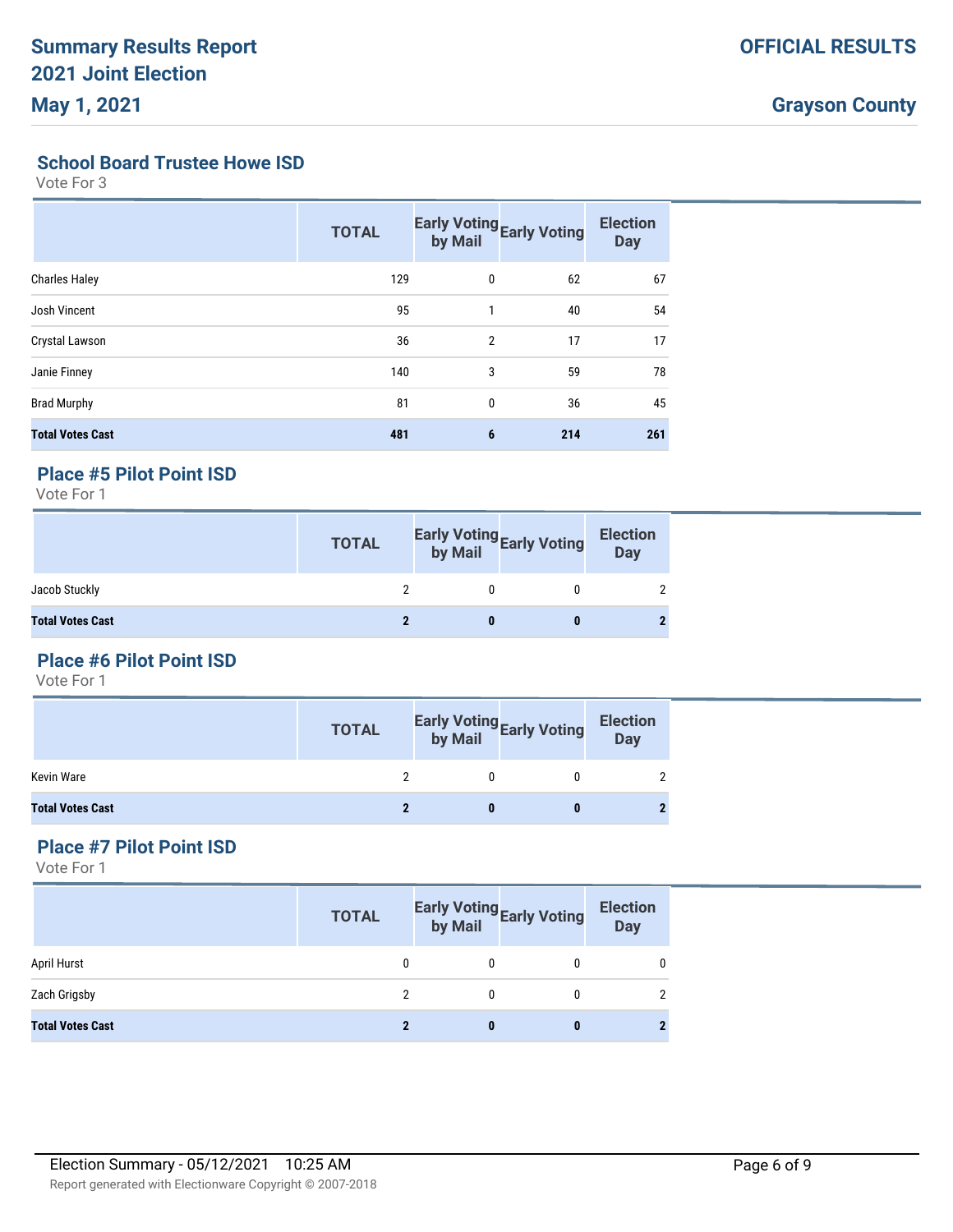**School Board Trustee Pottsboro ISD**

Vote For 2

|                         | <b>TOTAL</b> |    | Early Voting<br>by Mail<br>by Mail | <b>Election</b><br><b>Day</b> |
|-------------------------|--------------|----|------------------------------------|-------------------------------|
| Doyle Roy, Jr.          | 244          | 3  | 151                                | 90                            |
| Mike Springer           | 156          |    | 95                                 | 60                            |
| Drue Bynum              | 133          | 6  | 79                                 | 48                            |
| <b>Total Votes Cast</b> | 533          | 10 | 325                                | 198                           |

### **School Trustee Place 5 S&S CISD**

Vote For 1

|                         | <b>TOTAL</b> |   | Early Voting<br>by Mail<br>by Mail | <b>Election</b><br><b>Day</b> |
|-------------------------|--------------|---|------------------------------------|-------------------------------|
| Dan Griffin             | 27           |   | 12                                 | 14                            |
| Sean Turner             | 95           | 4 | 46                                 | 45                            |
| <b>Total Votes Cast</b> | 122          | 5 | 58                                 | 59                            |

# **School Trustee Place 6 S&S CISD**

Vote For 1

|                         | <b>TOTAL</b> | Early Voting<br>by Mail | Election<br>Day |
|-------------------------|--------------|-------------------------|-----------------|
| Chris Lopez             | 95           | 46                      | 45              |
| <b>Total Votes Cast</b> | 95           | 46                      | 45              |

# **Trustee Place 1 Sherman ISD**

|                         | <b>TOTAL</b> |    | Early Voting<br>by Mail Early Voting | <b>Election</b><br><b>Day</b> |
|-------------------------|--------------|----|--------------------------------------|-------------------------------|
| Calvin L. Holland III   | 233          | 19 | 111                                  | 103                           |
| Adam Cernero            | 311          | 20 | 149                                  | 142                           |
| <b>Total Votes Cast</b> | 544          | 39 | 260                                  | 245                           |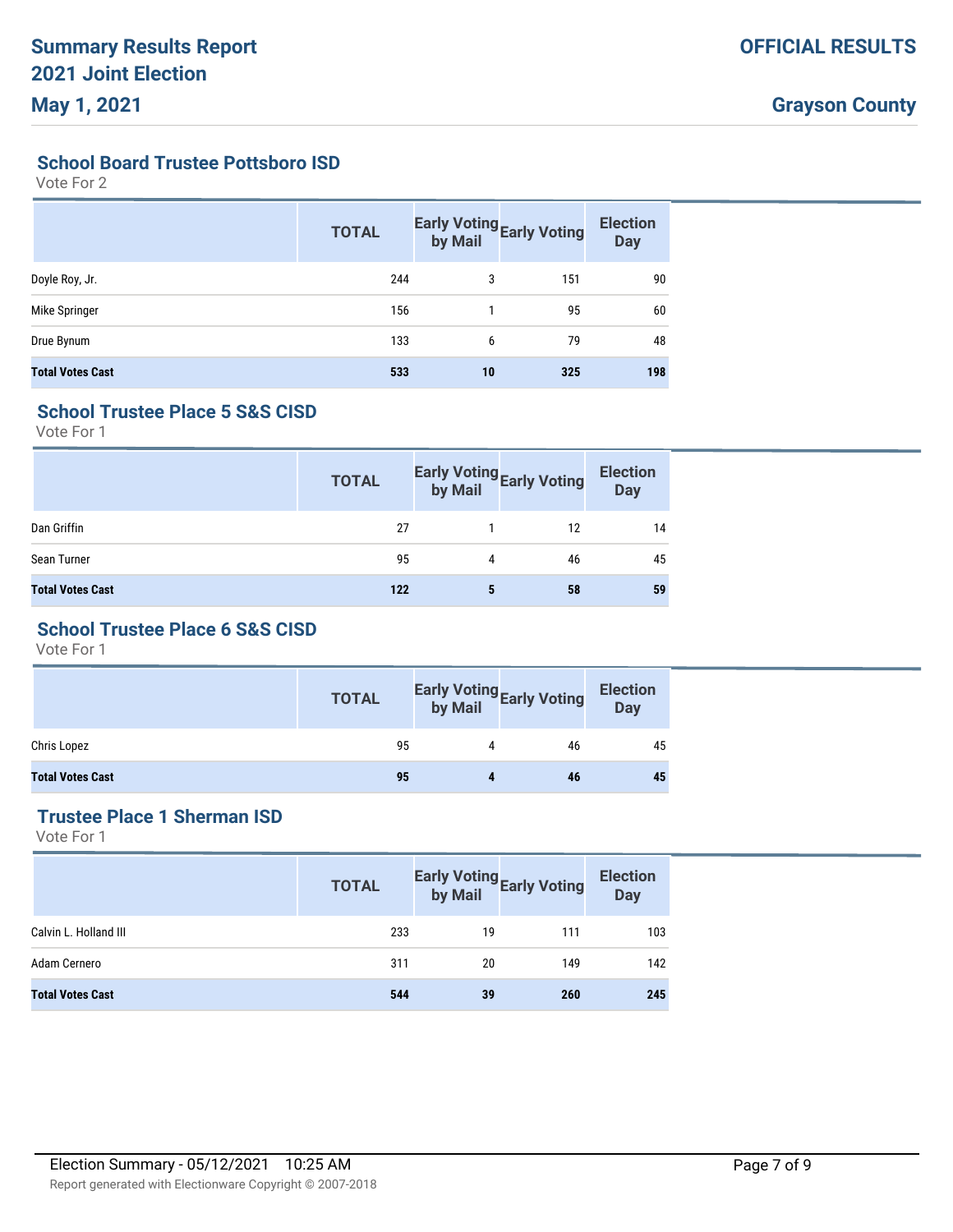# **Trustee, Place 2 Sherman ISD**

Vote For 1

|                         | <b>TOTAL</b> |    | <b>Early Voting Early Voting by Mail</b> | <b>Election</b><br><b>Day</b> |
|-------------------------|--------------|----|------------------------------------------|-------------------------------|
| Brad Morgan             | 459          | 34 | 215                                      | 210                           |
| <b>Total Votes Cast</b> | 459          | 34 | 215                                      | 210                           |

#### **Seat #2 Tioga ISD**

Vote For 1

|                         | <b>TOTAL</b> |   | Early Voting<br>by Mail<br>by Mail | <b>Election</b><br><b>Day</b> |
|-------------------------|--------------|---|------------------------------------|-------------------------------|
| Dallas Slay             | 61           |   | 36                                 | 25                            |
| Patty Wheeler           | 61           | 0 | 26                                 | 35                            |
| <b>Total Votes Cast</b> | 122          | 0 | 62                                 | 60                            |

# **Seat #5 Tioga ISD**

Vote For 1

|                         | <b>TOTAL</b> |   | Early Voting<br>by Mail<br>by Mail | <b>Election</b><br>Day |
|-------------------------|--------------|---|------------------------------------|------------------------|
| Dugan Rainey            | 110          |   | 51                                 | 59                     |
| <b>Total Votes Cast</b> | 110          | 0 | 51                                 | 59                     |

#### **Seat #6 Tioga ISD**

|                         | <b>TOTAL</b> | by Mail | <b>Early Voting Early Voting</b> | <b>Election</b><br><b>Day</b> |
|-------------------------|--------------|---------|----------------------------------|-------------------------------|
| <b>Shawn Nesmith</b>    | 41           | 0       | 20                               | 21                            |
| <b>Curtis Byler</b>     | 29           | 0       | 12                               | 17                            |
| <b>Stacy Price</b>      | 53           | 0       | 29                               | 24                            |
| <b>Total Votes Cast</b> | 123          | 0       | 61                               | 62                            |